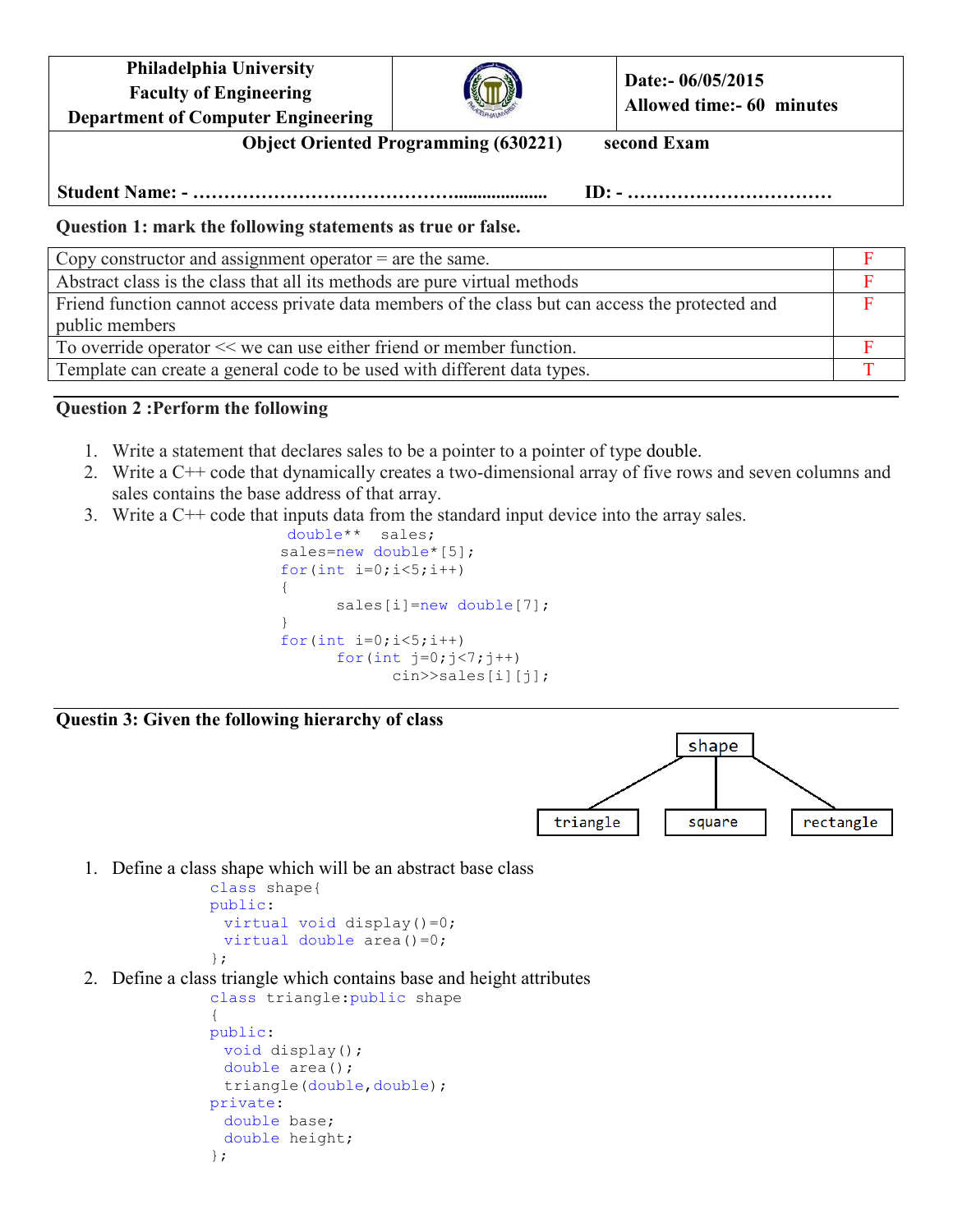3. Define a class square which will contain side attribute

```
class square:public shape 
{ 
public: 
 void display(); 
 double area(); 
  square(double); 
private: 
 double side; 
};
```
4. Define a class rectangle which will define width and height attributes

```
class rectangle:public shape 
{ 
public: 
 void display(); 
 double area(); 
 rectangle(double,double);
private: 
 double width; 
 double height; 
};
```
Consider the main definition bellow which will use the class hierarchy you created. int main()

```
{
```
}

```
 shape** sarr; 
 sarr=new shape*[3]; 
 sarr[0]=new triangle(3,5); 
sarr[1]=new square(4);
sarr[2]=new rectangle(6,2);
for(int i=0; i<3; i++) { 
      cout<<"shape info\n";
       sarr[i]->display(); 
      cout<<"shape area="<<sarr[i]->area()<<endl;
 } 
 return 0;
```